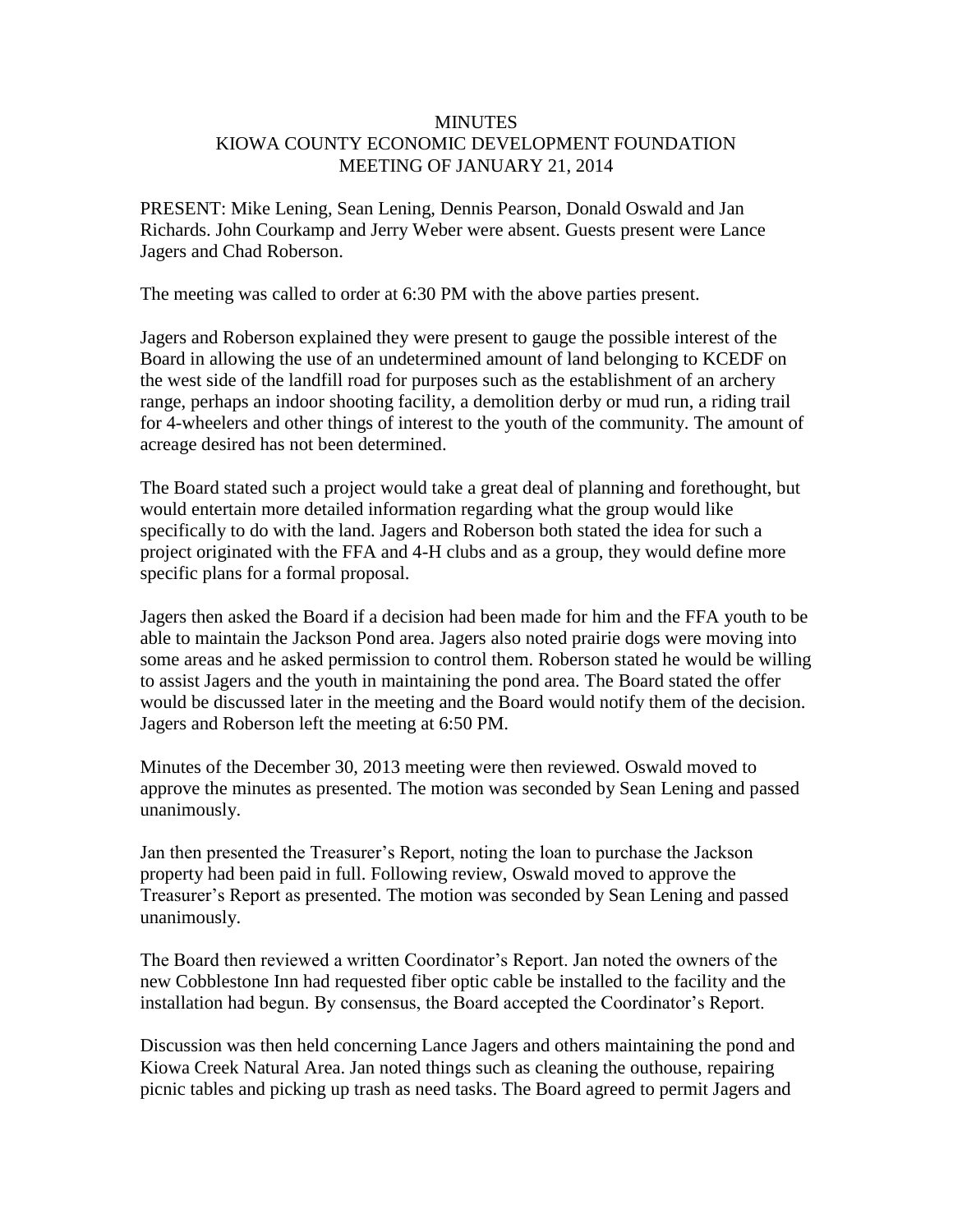others to provide this service as long as Jagers keeps the Board informed as to what is being done. The question was also brought up regarding the Board's decision to purchase a new weed mower that would be donated to the Town of Eads with the understanding the mower could be used by KCEDF volunteers to conduct needed mowing operations around the barn, the pond and wherever needed. Rod Johnson had been coordinating this effort before he passed away. Discussion was held and the Board agreed the decision to purchase the mower should go forward as long as the mower was purchased through Eads Auto Supply. Sean Lening moved to approve purchase of the mower and the donation of it to the Town of Eads. The motion was seconded by Oswald. All voted in favor of the motion. Pearson, who is a member of the Eads Town Council, abstained due to conflict of interest.

Jan reported she was still working on ideas for a tribute to Rod Johnson at the pond. Local mortician Jimmy Brown is looking into what it would take to inscribe something on one of the large decorative boulders at either the pond or the barn. Johnson's widow (Sharon) is conferring with her children regarding approval of such a memorial. The Board instructed Jan to keep everyone informed of potential costs and desires of the Johnson family.

The 2013/2014 Budget was presented to the Board. It was noted the costs for Jan's health insurance had been increased from the initial version of the budget and anticipated revenue from the sale of land had been decreased from the original version. The Board opted to review the changes and make a decision regarding final approval at the February meeting.

Jan then reminded the Board she would be having surgery on January 24, 2014 and would be out of the office for two weeks, although she would be checking email correspondence and making phone calls as needed.

The Annual Meeting was then discussed. Jan stated she was attempting to contact Tim Shefchik of BriMark Builders (for Cobblestone) as a possible speaker at the meeting; he would talk about the chain of hotels including the one being constructed in Eads. Jan also stated she wished to have some sort of tribute to Rod Johnson as part of the program as well as the Business of the Year and the annual Chamber of Commerce awards for Citizen of the Year and Volunteer of the Year. The meeting date will be March 31, 2014 in the basement meeting room of the Kiowa County courthouse.

It was noted the Business of the Year needed to be selected. Jan stated she would send out an email with a list of businesses and previous winners of the award.

Jan also noted she had been contacted by the state regarding the small dam that creates Jackson's Pond. The state is required to perform a structural assessment of the dam. Jan stated her husband Dan would meet with the state folks since he has knowledge of the requirements. It was encouraged that any Board members who wished to be present with the state people would be welcomed in order to express the purpose of the dam.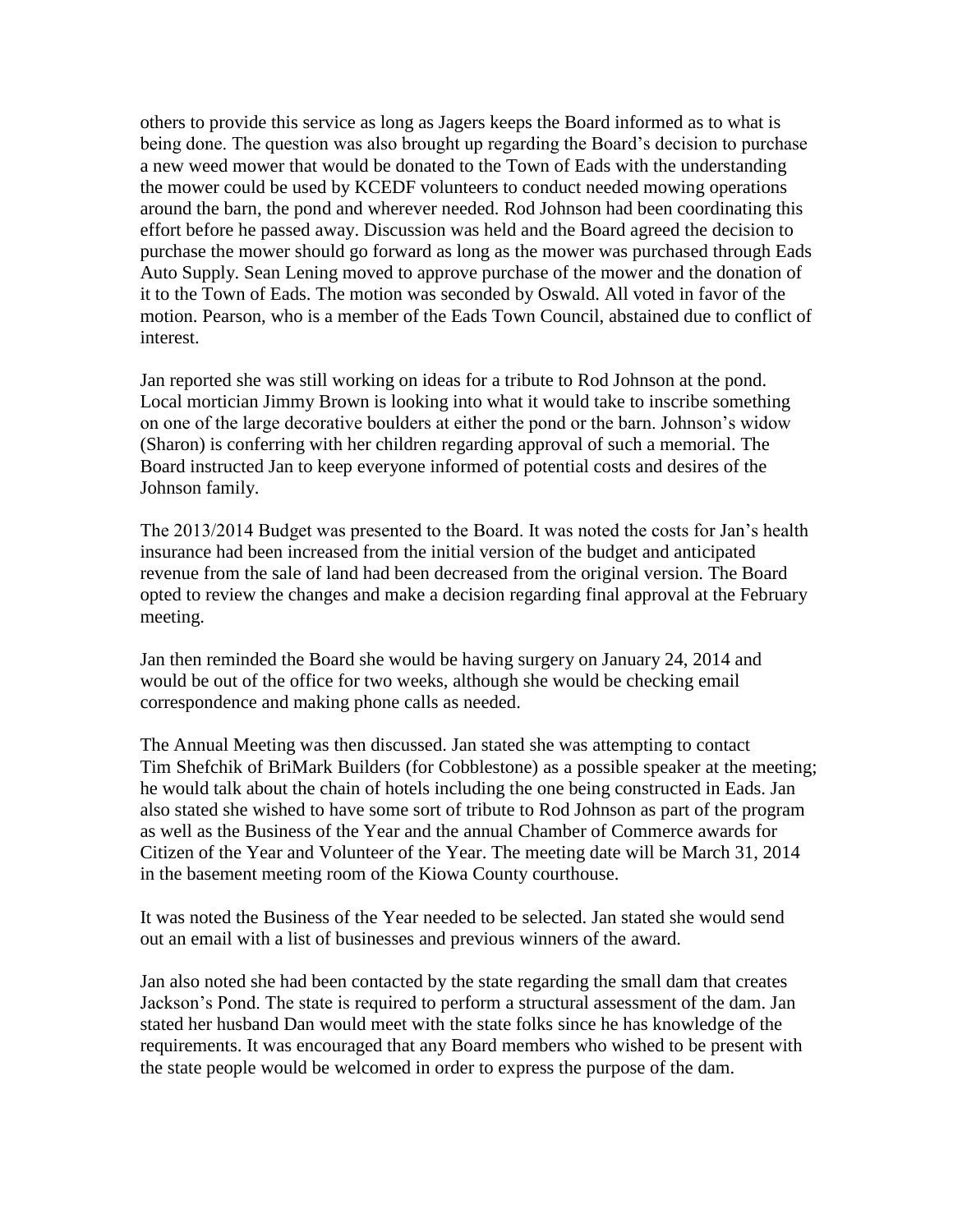Jan reported that John Courkamp has resigned from the KCEDF Board. John expressed his need to attend to business matters and fears he will not have time to be a productive Board member. The Board suggested Courkamp provide a written resignation for a matter of record.

Jan also announced that Bill Dutro, of the Small business Development Center at Otero Junior College, is retiring. Dutro had inquired if KCEDF would be willing to contribute \$250 to SBDC as has been done in years past. Sean Lening moved to make the donation. The motion was seconded by Oswald and passed unanimously.

Jan provided the Agriculture Committee report, noting there was some paperwork that needs to be signed regarding the cropland. Courkamp is able to sign the paperwork at the present time, but a decision will need to be made about who can sign once Courkamp is officially resigned from the Board.

As for the Housing Committee report, Jan noted Weisbrod Hospital had moved forward with purchasing a lot which will be transferred to Dr. Waggoner. Waggoner intends to build a home on the lot. It was noted the lot Rod & Sharon Johnson purchased is not fully paid for. Jan will get with Sharon Johnson to determine what her plans are for the lot.

The Resource Committee report consisted of Jan informing the Board Van Brown, the Public Works Director for the Town of Eads, has agreed to read the water meters registering usage by those who have tapped into the KCEDF water pipeline. This task was formerly conducted by Rod Johnson. Brown will read the meters at no charge to KCEDF.

Jan had requested some changes in her compensation package for 2014, which had been presented to the Board in writing. Jan was provided the option of remaining present while the Board discussed her proposals or leaving the meeting since there was no other business to discuss. Jan left the meeting at 7:45 PM. Since only Board members were present following Jan's departure, the discussion was held in open session.

The first item of discussion was health insurance. Oswald moved to maintain the current coverage being provided until June  $30<sup>th</sup>$ , 2014, at which time the insurance will be reevaluated. Jan currently receives insurance under COBRA based upon her position formerly being covered under the Department of Social Services. The eighteen (18) month coverage period permitted by law will expire on June  $30<sup>th</sup>$ , at which time new coverage will need to be found. The motion was seconded by Sean Lening and passed unanimously.

Sick and annual leave was then discussed. Pearson moved to provide ten (10) days annually of paid sick leave and two (2) weeks annual of paid vacation, which would increase to three (3) weeks of paid vacation after ten (10) years of employment. Additionally, the Board will grant ten (10) extra days of sick leave during 2014 to cover time off due to Jan's scheduled surgery. The motion was seconded by Oswald and passed unanimously.